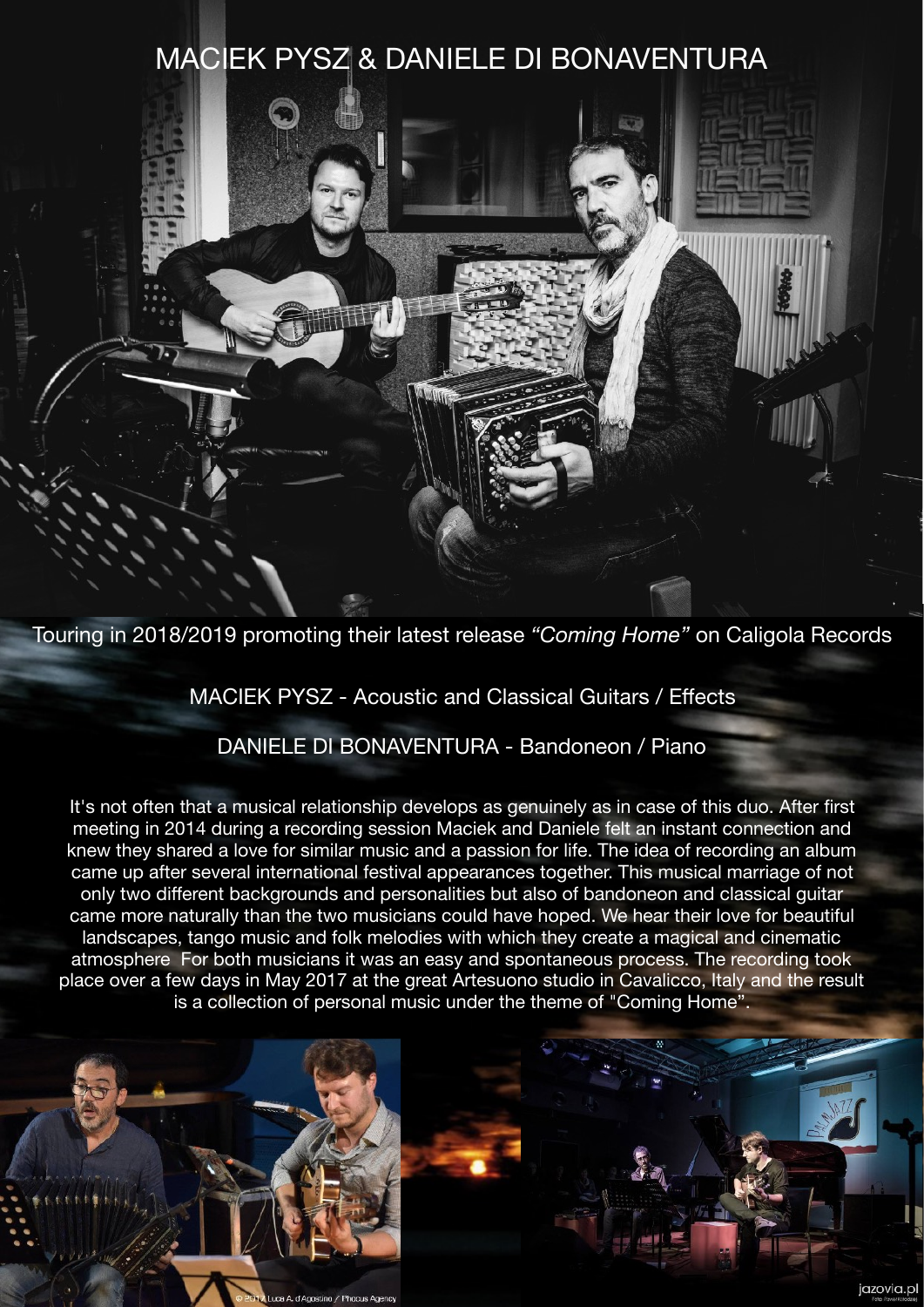## Recent Performances: Palm Jazz Festival (Poland), GLB Sound Jazz Festival (Italy), London Jazz Festival (UK)

*"Coming Home is a stunningly beautiful album that very nearly got my vote for the best of the year. A triumph of understatement and restraint."*  **Peter Jones (London Jazz News)**

*"Pysz is a quiet virtuoso who has developed int one of the most distinctive guitarists around"*  **Ian Mann (The Jazz Mann)** 

*"…for many people, Maciek is a key player of our time"*  **Sammy Stein (Jazz in Europe)** 

Caligola Record

[VIDEO of "Tango"](https://youtu.be/TOXNLo_y8ig)

[VIDEO of "Sine Nomine" Live](https://youtu.be/oQ-f8_-fex8)

**LISTEN to "Nadir"** 

Label:

[Caligola Records](http://www.caligola.it) 

Website:

[www.maciekpysz.com](http://www.maciekpysz.com)

[www.danieledibonaventura.com](http://www.danieledibonaventura.com)

Contact:

[bookings@maciekpysz.com](mailto:bookings@maciekpysz.com)

+44 7840 372 634

maciek pysz daniele di bonaventura